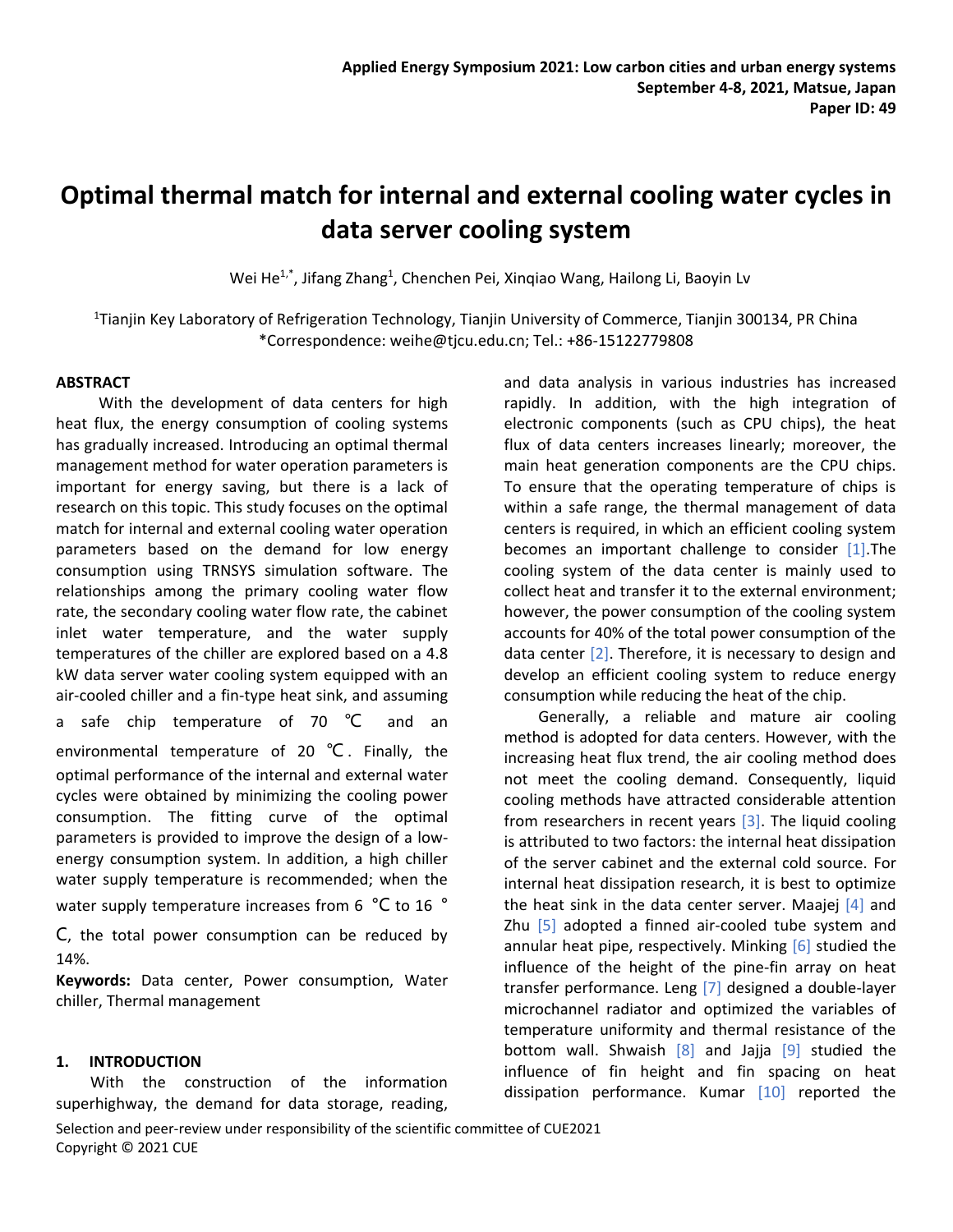effects of fin height, fin thickness and inlet Angle on the cooling capacity of the radiator. For the external cold source research, it is focused on using various cold sources to improve the cooling efficiency. Kanbur [11] introduced single-phase and two-phase immersion cooling systems. Levin [12] designed a liquid immersion server and considered the structure, layout, and technical characteristics of a liquid immersion cooling system. Zhang [13] developed four typical free cooling systems. Yang [14] provided hybrid cold source operating modes by switching the traditional mechanical refrigeration mode, part of the free cooling mode, and all free cooling modes according to different outdoor temperatures. Zhang [15] introduced an integrated cooling system for mechanical refrigeration and thermosiphons.

Through a literature review, we found that there is no relevant research on parameter optimization or the matching analysis of the internal server cooling cycle as well as the external cooling source cycle in a liquid cooling system. The performance of the heat sink directly affects the parameters in the server cooling cycle. Therefore, when the energy consumption analysis is conducted, it is reasonable to include the radiator type, cold source, internal server cooling cycle, and external cooling source cycle into the energy consumption analysis of the entire cooling system. To study the optimal thermal management of the internal server cooling cycle and the external cold water cycle, we simulated the working conditions of the internal and external cooling cycles based on the minimum energy consumption. The cooling system consists of an external chiller and a finned heat sink for internal server cooling. Finally, the optimization parameters are introduced in the design of the data center to ensure the safe operation of the CPU chip with the lowest power consumption.

## **2. METHODOLOGY**

#### *2.1 System construction and modeling*

A data center cooling system consisting of a server cabinet with total 4.8 kW load and a water cooling system with air-cooled chiller taken. The server cabinet includes 12 chips of each has a thermal power of 400 W. and the water-cooled fin-type heat sink is located on the top of each chip. The system equipment and coupled water circulations are shown in Fig. 1(a). Two water cycles were connected by a plate-type heat exchanger in a countercurrent manner. The water on the side of the air-cooled chiller was called primary cooling water (run by Pump-1), while the water on the side of the server cabinet (run by Pump-2) is called secondary cooling water. The *qv1*, *qv2*, *Tserver*, *and Tchiller* denote the primary water flow rate, secondary water flow rate, water inlet temperature of the server, and water supply temperature of the chiller, respectively. The fin-type water-cooled heat sink structure is shown in Fig.1(b), where, *Lb*=115 mm, *Wb*=78 mm, and *Hb*=3 mm refer to the length, width, and height of the bottom plate, respectively.  $L_f = 72.6$  mm,  $W_f = 0.8$  mm,  $H_f = 3.5$ mm, and *S<sup>f</sup>* =0.45 mm express the length, width, height of one fin, and the space between two fins, respectively.



Fig. 1 Schematic of data center cooling system, (a) system equipment and coupled water circulations, (b) fin-type watercooled heat sink structure.

#### 2.1.1 *Heat dissipation model of heat sink*

According to Fourier's law, for a one-chip watercooling unit, the chip temperature can be expressed by the following equation:

$$
T_{\text{chip}} = T_f + Q \cdot R_{\text{total}} \tag{1}
$$

where *Rtotal* (K W-1 ) is the total thermal resistance, *and Q* (kW) denotes the thermal power from one chip, which is a constant value of 400 W in this study.  $T_f$  (°C) represents the average temperature of the fluid.

Furthermore, according to the heat transfer mechanism, the total thermal resistance between the coolant and hot chip can be classified as follows: the contact thermal resistance  $R_{\text{cont}}$  (K W<sup>-1</sup>), which appears at the interface surface between the heat sink plate and chip; conduction thermal resistance  $R_{\text{cond}}$  (K W<sup>-1</sup>), which appears in the heat sink plate; and convection thermal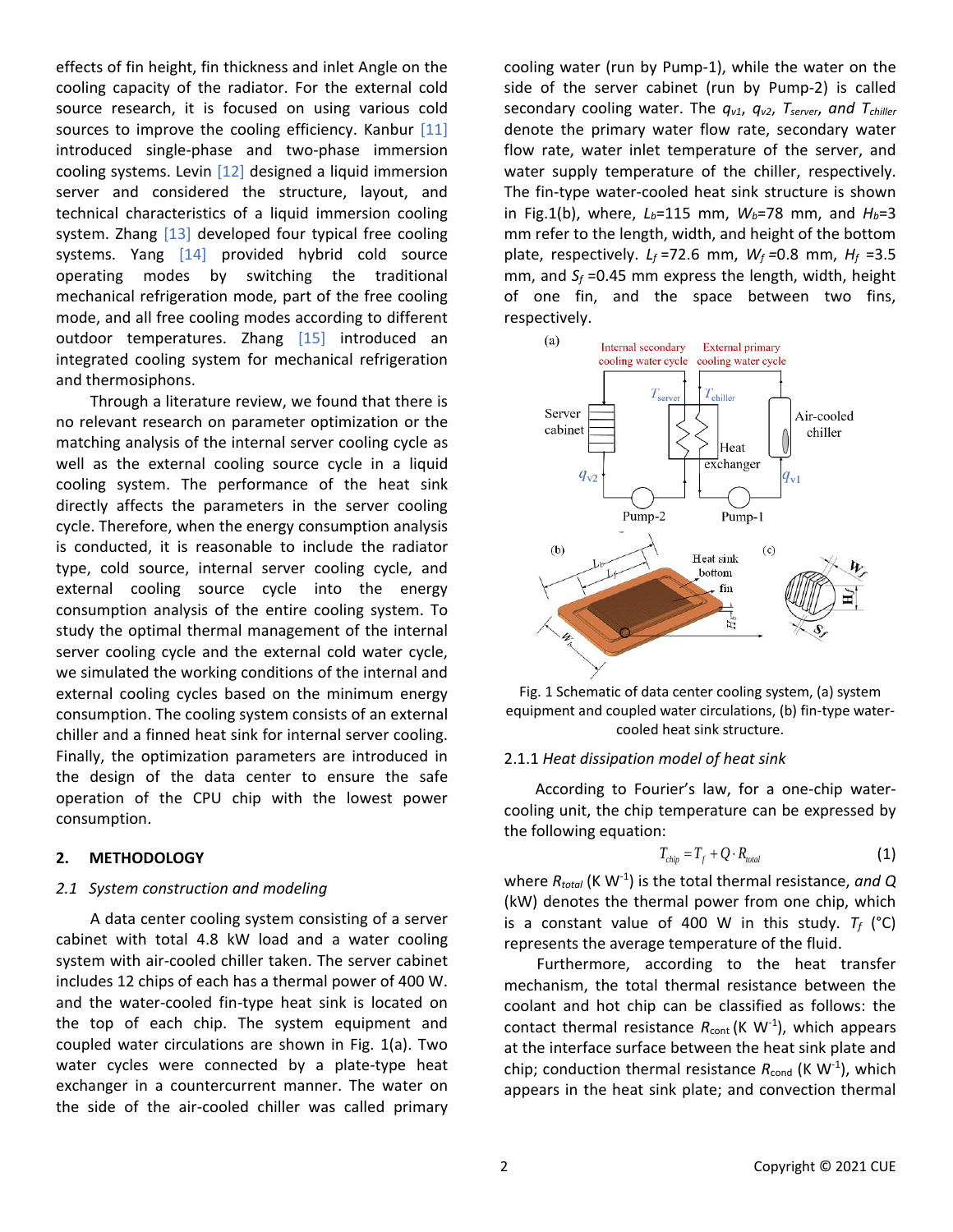resistance  $R_{\text{conv}}$  (K  $W^{-1}$ ) caused by water fluid flow. Therefore,  $R_{total}$  can be calculated as follows:

$$
R_{total} = R_{cont} + R_{cond} + R_{conv}
$$
 (2)

The three thermal resistances are calculated by the following equations:

(I) The contact resistance *Rcont*:

$$
R_{cont} = \delta_s / \left\{ L_f \left[ \left( n-1 \right) S_f + n \ast W_f \right] \lambda_s \right\} \qquad (3)
$$

where *n* is the number of fins in one heat sink, which in our case it is 38;  $\delta_s$  (mm) and  $\lambda_s$  (W m<sup>-1</sup> K<sup>-1</sup>) are the thickness and thermal conductivity of the thermal grease, respectively. The constant values of 1.5 mm and 4.5 W  $m^{-1}K^{-1}$  [16] are employed for the thickness and thermal conductivity, respectively.

(II) The conductivity resistance *Rcond*:

$$
R_{\text{cond}} = H_{\text{b}} / (W_{\text{b}} L_{\text{b}} \lambda_{\text{c}})
$$
 (4)

where  $\lambda_c$ =400 W m<sup>-1</sup> K<sup>-1</sup> is applied as the thermal conductivity of copper.

(III) The convection resistance *Rconv*:

$$
R_{conv} = 1/\{h[L_f S_f (n-1) + 2\eta_f L_f H_f (n-1)]\} (5)
$$

where *h* is the heat transfer coefficient when water flows through the heat sink, and *η<sup>f</sup>* is the fin efficiency.

## 2.1.2 Power consumption model of cooling system

To calculate and compare the cooling system efficiency, the power consumed by the IT equipment and cooling system was considered as the total power consumption. Other parts power consumptions, such as power supply, distribution, and auxiliary equipment were excluded. Therefore, the power usage effectiveness (PUE) was applied to evaluate the air conditioning system in a data center as follows [17]:

$$
P_{system} = P_{children} + P_{pump1} + P_{pump2}
$$
 (6)

$$
PUE = (P_{IT} + P_{system})/P_{IT}
$$
 (7)

where *Psystem* denotes the total power consumption of the cooling systems, and  $P_{IT}$  refers to the power consumption of the IT equipment. *Pchiller*, *Ppump1*, and *Ppump2* contribute to the power consumption of the chiller, power consumption of Pump-1, and power consumption of Pump-2, respectively.

TRNSYS was applied to calculate the power consumption in the entire cooling system under various working conditions. A constant load of 4.8 kW was input into the model. The inlet and outlet temperatures and the power consumed by each equipment could be calculated by the temperature modules and power consumption modules in the software automatically by inputting the equipment and fluid parameters.

*2.2 Simulation validation*

An experiment test was built, and the experimental and simulation results were compared at an ambient temperature of 18 °C and a thermal chip power of 200 W, as summarized in Table 1. The flow rates of the secondary and primary cooling water were 5.35 and 7.83 L/min, respectively. The relative errors of the chip temperature and system power consumption between the experimental and simulated values were 5.64% and 3.13%, respectively. During the experiment, the heat generated by the chip was not completely absorbed by the heat sink, and some of it was exchanged with the environment. Therefore, the experimental power consumption of the water-cooling system was lower than the simulated value. The contact thermal resistance between the bottom plate of the radiator and the chip was relatively larger than the ideal thermal resistance used in the simulation, leading to a higher experimental cooled temperature of the chip. Therefore, the current simulation models were validated for the numerical evaluation and experimental data are in good agreement.

| Parameter                   | Experimental<br>value | Simulated<br>value | Relative<br>error |
|-----------------------------|-----------------------|--------------------|-------------------|
| Chip<br>temperature         | 69.2 °C               | 65.3 °C            | 5.64%             |
| System power<br>consumption | $0.93$ kW             | 0.96 kW            | 3.13%             |

#### **3. RESULTS AND DISCUSSION**

To maintain the operating temperature of the chip within the safe range, cooling water is required to remove the heat generated over time. A relationship potentially exists among all the cooling water operation parameters, including the primary cooling water flow rate  $(q_{v1})$ , secondary cooling water flow rate  $(q_{v2})$ , cabinet inlet water temperature (*Tserver*), and the water supply temperature of the chiller (*Tchiller*). Given the required safe chip temperature is 70 °C and the ambient temperature is 20 $\degree$ C, the energy consumption of the cooling water system under different water operation conditions is studied in this section.

Fig. 2 shows the variation in the cooling water flow rates with the cabinet inlet water temperature at different temperatures of the chiller. Therefore, to maintain the chip working at 70  $^{\circ}$ C, the required secondary cooling water flow rate is only determined by the cabinet inlet water temperature. The secondary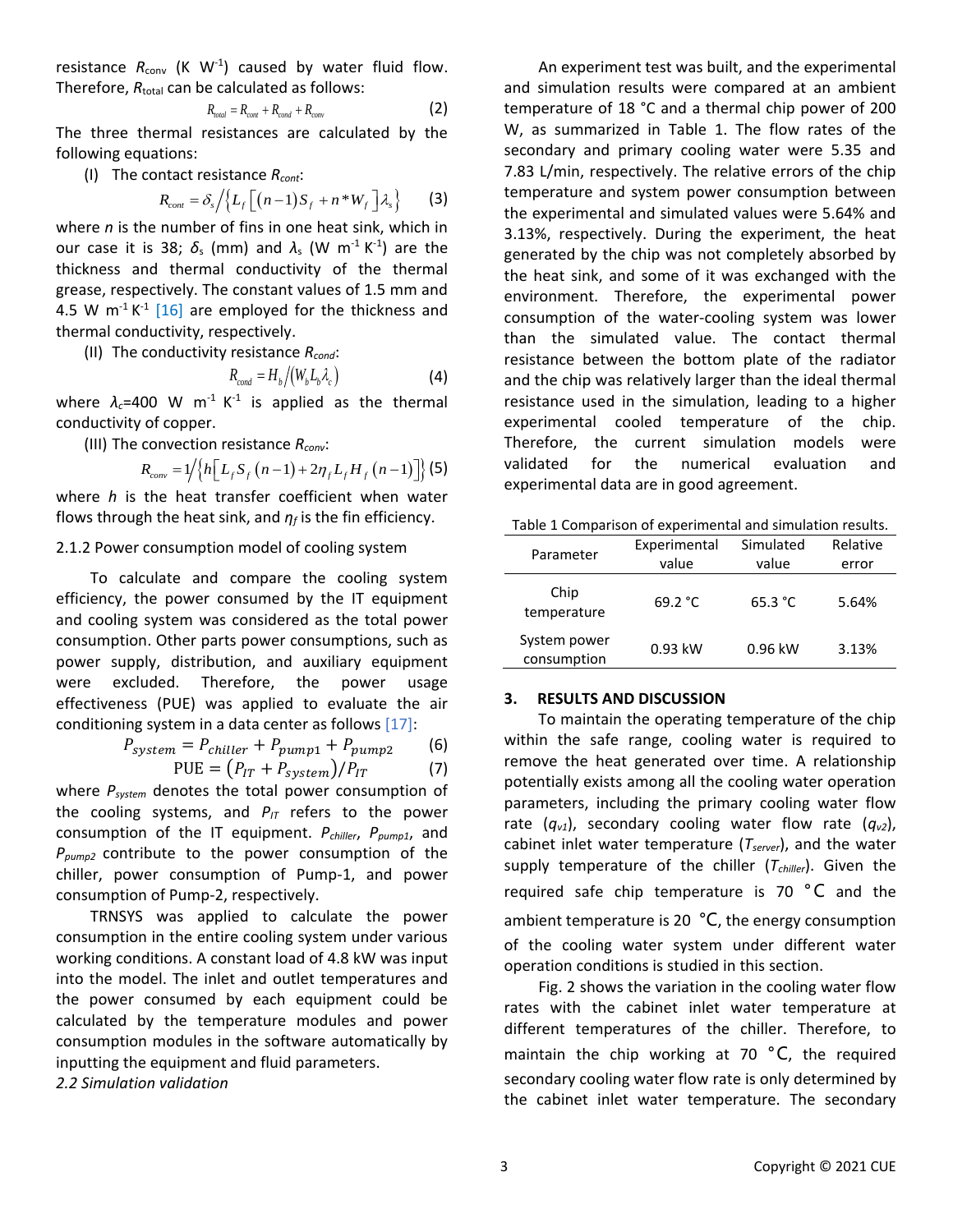cooling water flow rate gradually increases with an increase in the cabinet inlet water temperature. The required primary cooling water flow rate is determined by both the cabinet inlet water temperature and the water supply temperature of the chiller. By maintaining the water supply temperature of the chiller constant, the primary cooling water flow rate changes with the inlet water temperature of the cabinet, first by decreasing and then increasing. By maintaining the inlet water temperature of the cabinet constant, the higher the water supply temperature of the chiller, the higher the primary cooling water flow rate. Generally, the cabinet inlet water temperature has a clearer effect on the required secondary cooling water flow rate than the required primary cooling water flow rate. Different cooling water flow rates lead to different values of power consumption in the pump. The corresponding primary and secondary pump power consumption values are shown in Fig. 3. From this, the change in the trend of the pump power consumption with the cabinet inlet water temperature and water supply temperature of the chiller is consistent with the change in the water flow rate, as shown in Fig. 2. The smaller the water flow rate, the smaller the pump power.



FIG. 2 Change in the cooling water flow with cabinet inlet water temperature and water supply temperature of chiller

In addition to the pump power consumption, the chiller power consumption is another key factor in cooling water systems. Fig. 4 shows the power consumption of the chiller corresponding to the changing temperature of the server. When the water supply temperature of the chiller remains constant, the chiller power consumption is unaffected by the change in the inlet water temperature of the cabinet. When the inlet water temperature of the cabinet remains unchanged, the power consumption of the chiller decreases significantly with an increase in the water supply temperature of the chiller. However, as shown in Fig. 2, the required primary water flow rate increases with an increase in the water supply temperature of the chiller, thus leading to an increase in the primary pump power consumption. Therefore, increasing the chiller supply water temperature can lead to low chiller power consumption and a high primary cooling water flow rate.



FIG. 3 Change in the pump power consumption with cabinet inlet water temperature and water supply temperature of chiller



FIG. 4 Change in the chiller power consumptions with cabinet inlet water temperature and water supply temperature of chiller

We explored the optimal water operation conditions to achieve minimum total energy consumption. Basing on it, Fig. 5 shows the total power consumption of the cooling water system under different water working conditions. Through comparison, it was found that with the increase in the inlet water temperature of the cabinet, the total power consumption first decreases and then increases. The optimal water operation parameters are obtained at the minimum power consumption point, which are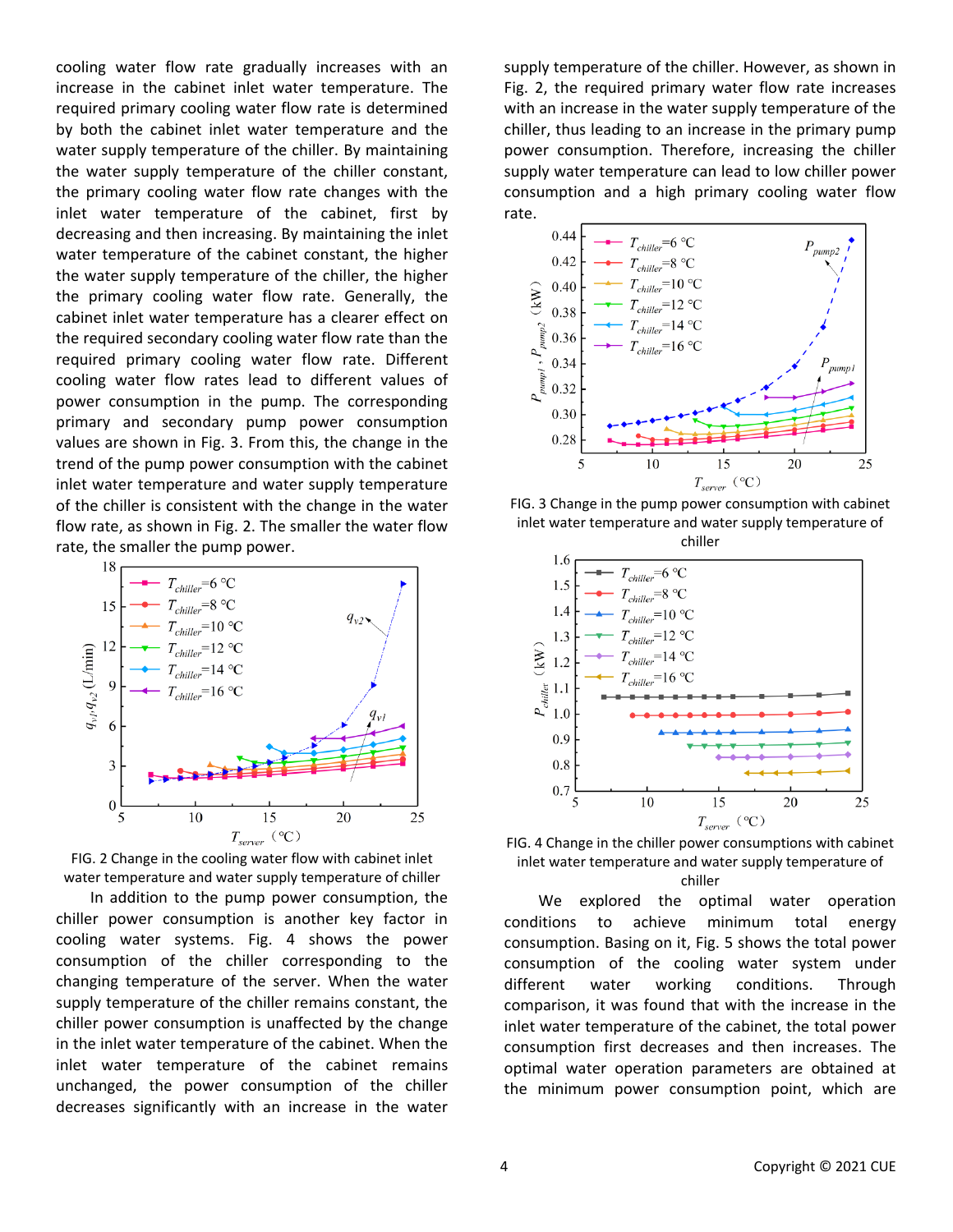marked by circles in Fig. 5. Taking the 12 °C case of the chiller temperature, when the minimum power consumption (*Psystem,min*) is obtained, the optimal inlet water temperature of the cabinet is *Tsever,opt*=14 ℃, where the optimal primary water flow rate is *qv1,opt*=3.3 L/min and the optimal secondary water flow rate is *qv2,opt*=3 L/min, as shown in Fig. 1. There are different optimal inlet water temperatures of the cabinet for different water supply temperatures of the chiller, and the higher the chiller supply water temperature, the higher the optimal inlet water temperature of the cabinet. In addition, the total power consumption decreases with an increase in the water supply temperature of the chiller when the inlet water temperature of the cabinet is constant.



FIG. 5 Change in the total system power consumptions with cabinet inlet water temperature and water supply temperature of chiller

Based on the above analysis, the optimal cabinet inlet water temperature and optimal water flow rates corresponding to different water supply temperatures of the chiller can be obtained, as shown in Fig. 6. From this, with an increase in the water supply temperature of the chiller, the optimal cooling water flow increases nonlinearly whereas the optimal cabinet inlet water temperature increases linearly. Fitting the curve can improve the design of an optimal cooling system with low energy consumption.

When considering the optimal operation parameters, as shown in Fig. 6, the corresponding minimized energy consumption and PUE of the cooling system are shown in Fig. 7. As shown, both the primary and secondary pump power consumptions are approximately 0.3 kW, but the chiller power consumption is approximately 0.9 kW. With an increase in the water supply temperature of the chiller, the power consumption of the cooling pump increases slightly, but the power consumption of the chiller decreases significantly. Finally, the total power consumption and PUE increases with an increase in the water supply temperature of the chiller. Therefore, increasing the water supply temperature of the chiller is optimal for energy saving in cooling systems. When the water supply temperature increases from 6 °C to 16 °

C, the total power consumption and PUE is reduced by 14% and 4%, respectively.



FIG. 6 Optimal cooling water flow rate and optimal cabinet inlet water temperature change under different water supply temperatures of the chiller



FIG. 7 Minimized energy consumption and PUE changes under different water supply temperatures of the chiller

#### **4. CONCLUSION**

By considering a safe chip temperature of 70 °C and an environment temperature of 20 °C as the case, the energy consumption of the data server's cooling system was analyzed for different water working conditions.

First, to meet the chip temperature, the required secondary cooling water flow rate was determined by